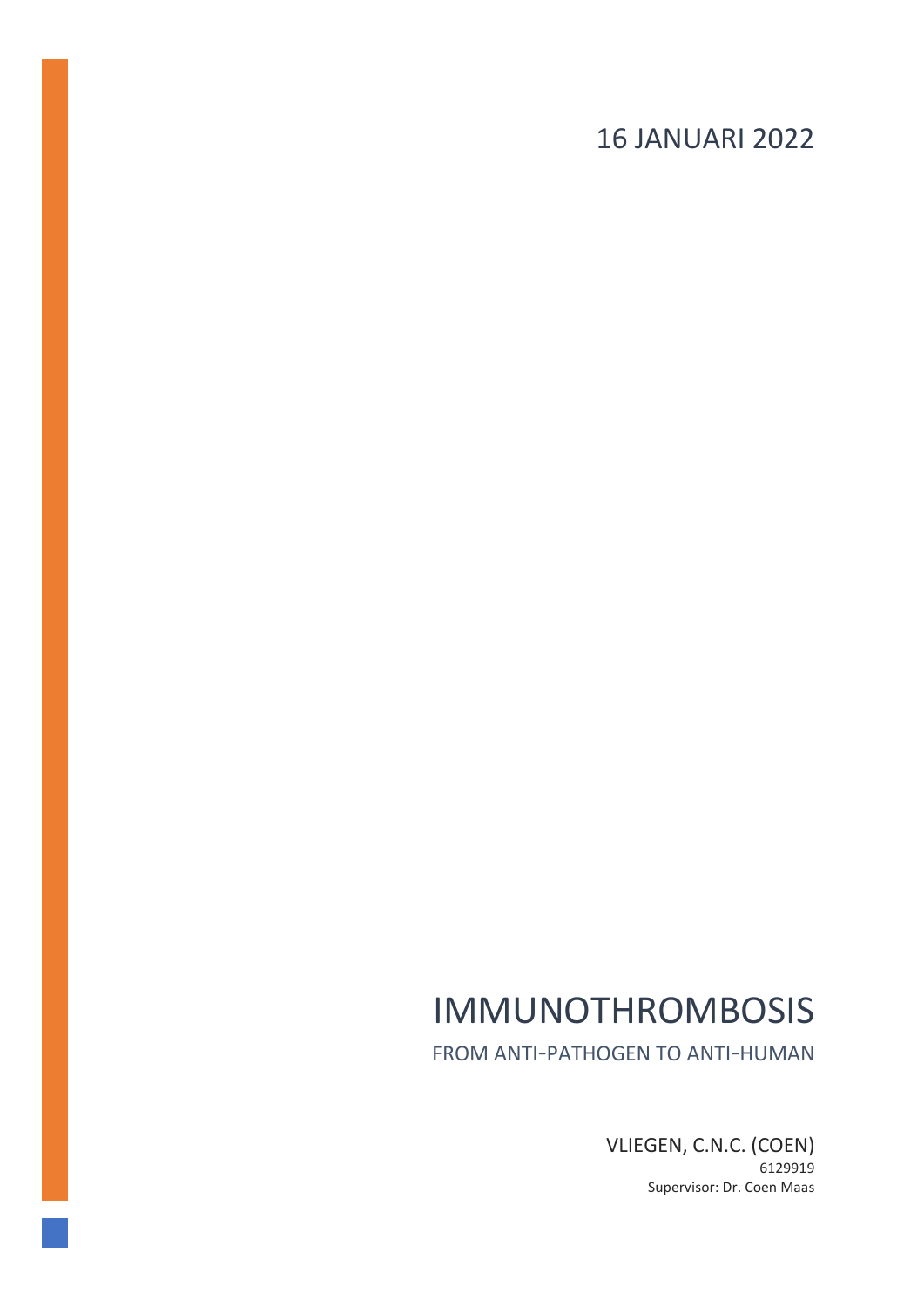# Table of Contents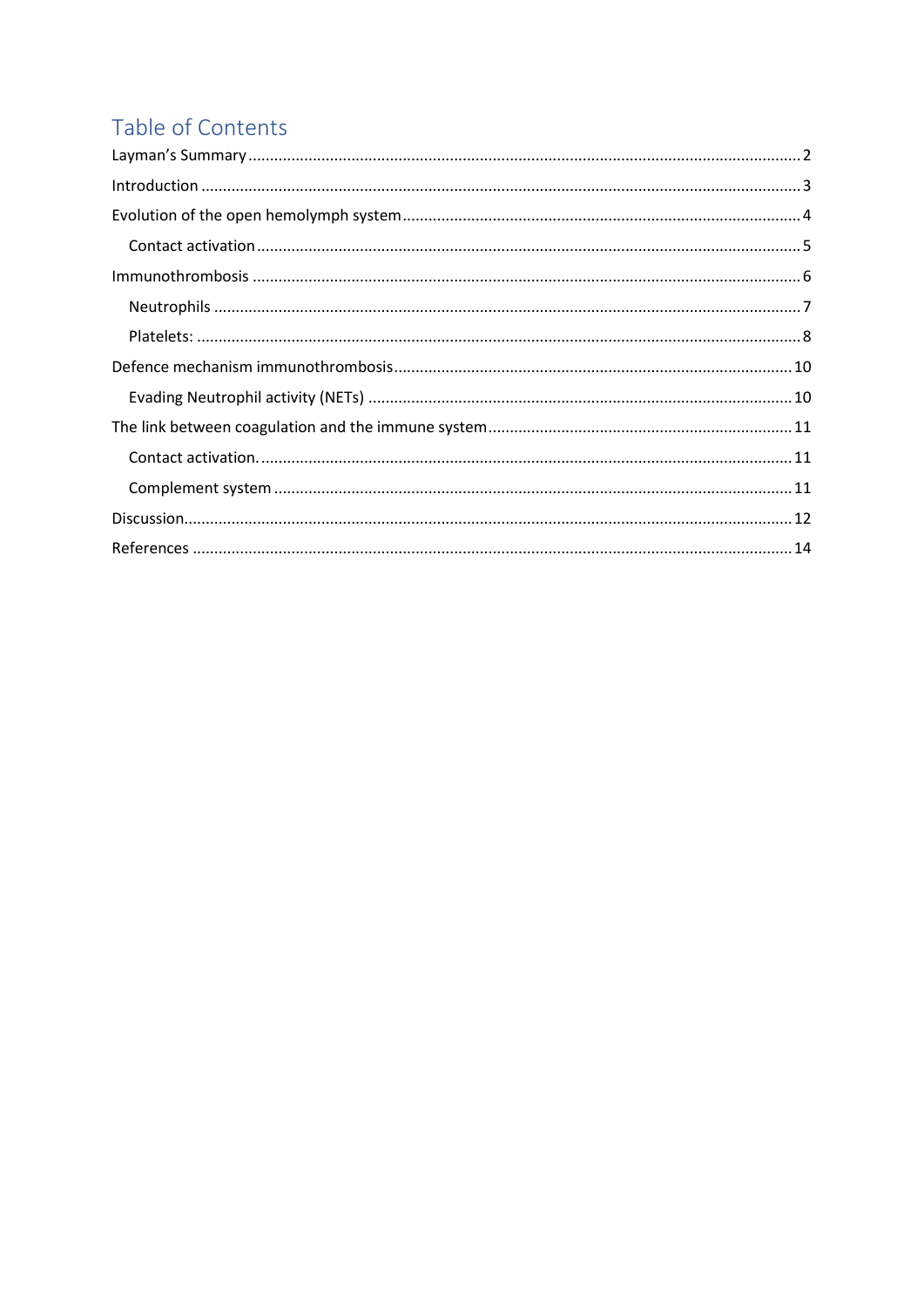### <span id="page-2-0"></span>Layman's Summary

The human body is constantly being attacked by invading bacteria and viruses. To prevent these intruders from harming the body, it has developed an elaborate defence mechanism. Different immune cells are programmed to kill these invaders, but also the blood system helps in the form of blood clotting. A downside to this help from the blood is that the formation of the clots can also lead to complications like lung embolisms. This clotting process during an overreaction of the immune system is called immunothrombosis.

Both the blood clotting mechanism and immune system evolved from primitive cells called hemocytes. These cells were able to regulate the blood clot formation and the killing of intruders. Over time, however, pathogens developed and therefore this defence mechanism had to as well. Different subsets from of the hemocytes were developed, resulting ultimately in the coagulation system and immune system as we know it today. Because these systems have the same ancestor there are still certain links between these systems, explaining the possible immunothrombotic outcome after infections. It is almost as if the coagulation system and immune system have developed too far as it now results in complications.

Furthermore, there are pathogens that are able to circumvent the immune system and coagulation system or actively use these mechanisms to be more infective. This could maybe help form a solution for possible immunothrombotic events after other infections.

It is almost impossible to look at the blood coagulation system and immune system separately as they are intertwined with each other. So, by completely understanding how these two systems are linked to each other by looking at the evolution, it could help determine potential treatments for preventing certain events, like lung embolisms, from happening.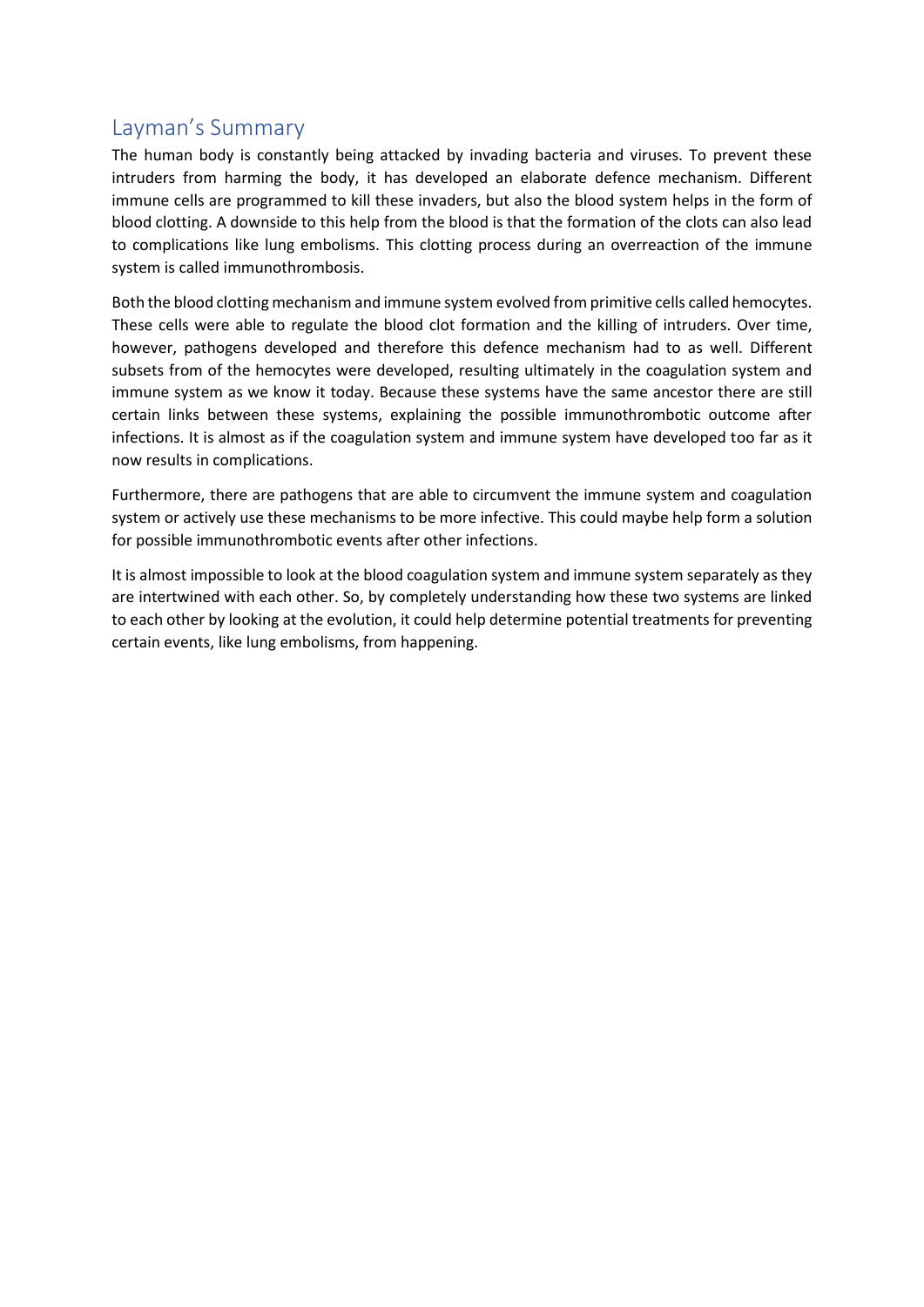### <span id="page-3-0"></span>Introduction

The human body has developed multiple ways to fight and defend itself against a variety of pathogens. One of these ways is the use of thrombosis. This process is used to form blood clots and prevent the spread of pathogens while recruiting immune cells as well. This system has for example been seen in arthropods like the horseshoe crab. The findings in the horseshoe crab, but also in other earlier organisms, indicate a form of primitive blood clotting with its main objective to trap and eventually lead to the removal of invading pathogens. This system probably has evolved over the years into the blood clotting system we now know in humans. However, the big difference of this blood clotting process is that its primary function has changed from protection of pathogens to the healing of wounds, although it still activates the immune system as a secondary function.

In humans the thrombus formation normally occurs as a result to different reasons such as a small trauma or rupturing atherosclerotic plaques. Through contact activation via clotting factor XII or the release of Tissue Factor (TF), the blood coagulation system is activated, resulting in the formation of a fibrin network in which blood cells, leukocytes and even bacteria are trapped while forming a clot. This clot closes the blood vessel wall preventing further blood loss.

The blood coagulation system is tightly regulated. However, blood clots can be formed intravascular without certain trauma. Activated neutrophils and monocytes interact with the coagulation cascade and platelets, leading to the formation of thrombi in the blood. Furthermore, because of different links between the two systems, an overreaction of the immune system after a viral or bacterial infection could lead to the activation of coagulation, also called immunothrombosis. A prime example of how this occurs is via the contact system, yet the platelets and neutrophils play an important role as well.

Obviously, there are physiological properties and mechanisms that are needed during infections and even are good for humans for fighting different pathogens. It is not unrealistic that there is a small immunothrombotic event happening somewhere in the microvasculature in the lungs right now and it will not be noticed because the pathogen is cleared and the body will not get sick. However, there is a chance that the immune response against a pathogen is too substantial that the immunothrombotic events are too immense as well and complications occur.

In this overview, the different properties of contact activation, platelets and neutrophils in immunothrombosis are described and how the blood coagulation system has developed from the hemocytes in the different "separated" systems they are today. This information leads to an important answer to the question of how the anti-pathogen function of immunothrombosis developed into a possible death-inducing complication. Furthermore, if this immunothrombosis is still needed in humans or if it is an unnecessary and dangerous remainder of evolution.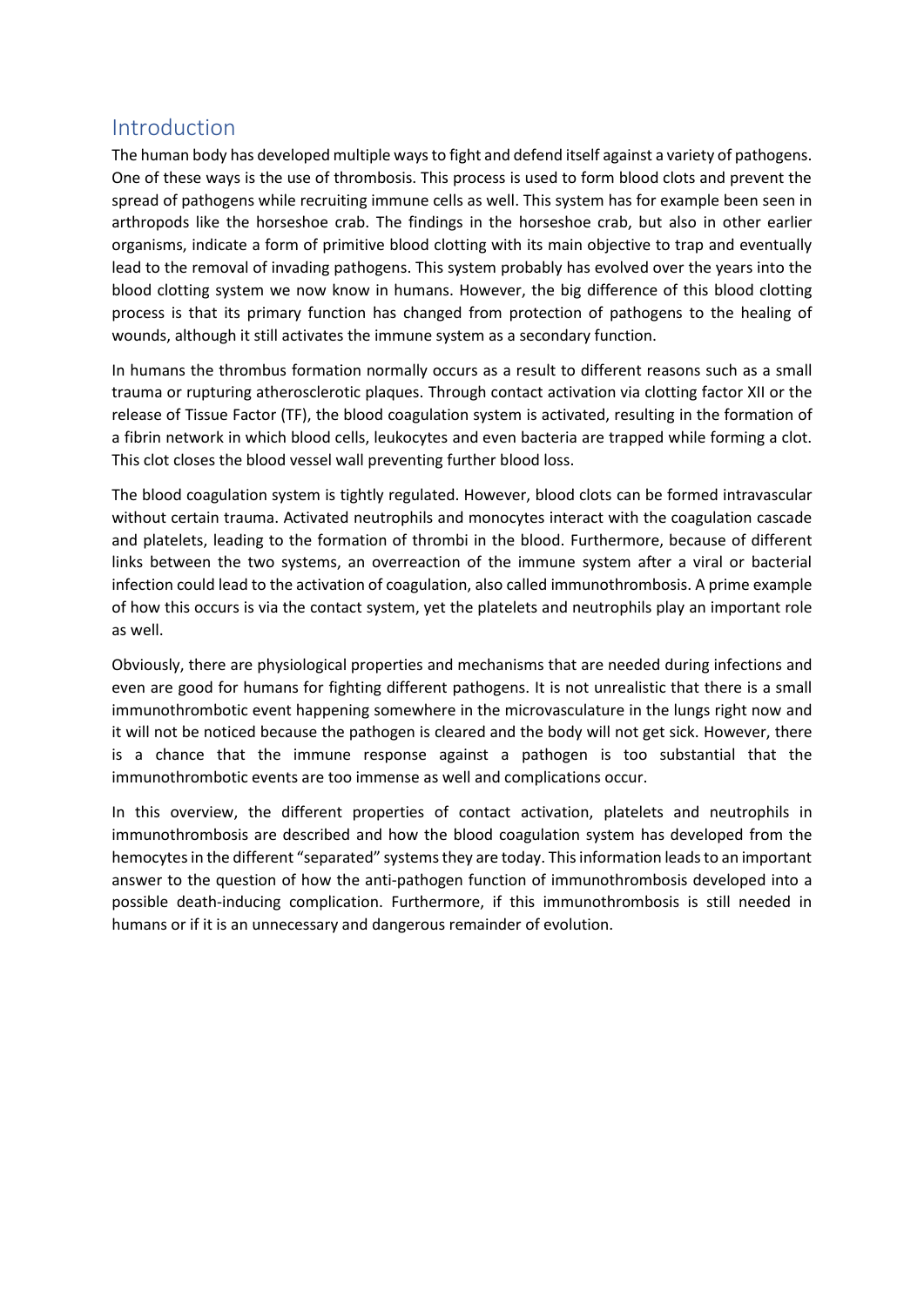### <span id="page-4-0"></span>Evolution of the open hemolymph system

Further evolved organisms rely on both the coagulation system and the immune system to fight off invading pathogens. The role of coagulation is forming a barrier to prevent pathogens from entering the body and the immune system defends the body by attacking these invading pathogens directly. In organisms earlier in evolution, like the horseshoe crab, hemocytes could fulfil both functions. In these creatures a similarity between their coagulation and that of humans can be found. In the horseshoe crab an extracellular network is formed as well, although it is not made of fibrin. This fibrin-like clot is made of polymers from the protein coagulin<sup>1</sup>. These coagulin polymers can trap invading pathogens like bacteria tightly. After trapping the bacteria, components of the plasma kill most of the bacteria in synergy with the formation of the clot  $2$ .

Hemocytes have the ability to initiate immune responses by identifying intruders in the body via several recognition patterns and receptors. When hemocytes are activated they release the content of their granules which contain antimicrobial peptides and thereby kill the invading pathogen. Furthermore, these hemocytes have phagocytic properties. They are known to be able to bind pathogens and internalise them and thereby protect the body from further harm. Not only do hemocytes have immune properties, they also have coagulation properties. Hemocytes are able to release procoagulation factors like protein C and G. These factors interact with other hemolymph proteins in the presence of calcium ions and form a network of cross-linked soluble proteins with different receptors.<sup>3</sup>

During evolution, because of the occurrence of more advanced pathogens, this system separated. This separation led to the development of different cell types like platelets and the plasmatic coagulation subsystem. Nowadays the link between the coagulation and immune system, because of its common predecessor, can still be seen and examples are given later on in this review.

The first subset that developed from hemocytes were the thrombocytes. These thrombocytes are the so-called equivalent to the mammalian platelets. Both undergo morphological changes when stimulated. Moreover, substances that stimulate aggregation by platelets have the same effect on the thrombocytes from the fish. This suggests a sequence homology of both cell types. However, there are some differences between thrombocytes and platelets. For instance, the most obvious one is that thrombocytes have a nucleus and differentiate directly from their progenitor cells originating from the bone marrow.<sup>4</sup> This is not the case for mammals and the development of platelets. Platelets do not contain a nucleus and according to a paper by Martin *et al.,* this has a quantitative hemostatic advantage as the smaller size results in a large increase in surface area and speed of granule secretion. The larger surface area occurs due the more platelets produced compared to thrombocytes. Furthermore, the megakaryocytes, the cells producing the platelets, can increase their DNA content. By increasing the DNA content more platelets with more organelles are produced and the receptor density and the ability to produce more prothrombotic proteins is increased. 5

A second subset evolved from hemocytes is the plasma-based coagulation. This system relies on different coagulation factors and proteins to alter the state of blood from liquid to solid. Most of these coagulation factors are related to each other via gene duplications that occurred early on in vertebrate evolution (between the appearance of protochordates and the jawless fish). However, during this evolution, the main mechanisms of clot formation with fibrin were retained. An article by Russel Doolittle provided an overview of how the different coagulation factors evolved from each other from the protochordates up until the mammals and specifically humans. With the use of whole-genome sequencing he discovered the step-by-step evolution of vertebrate blood coagulation factors (see figure  $1$ <sup>6</sup>.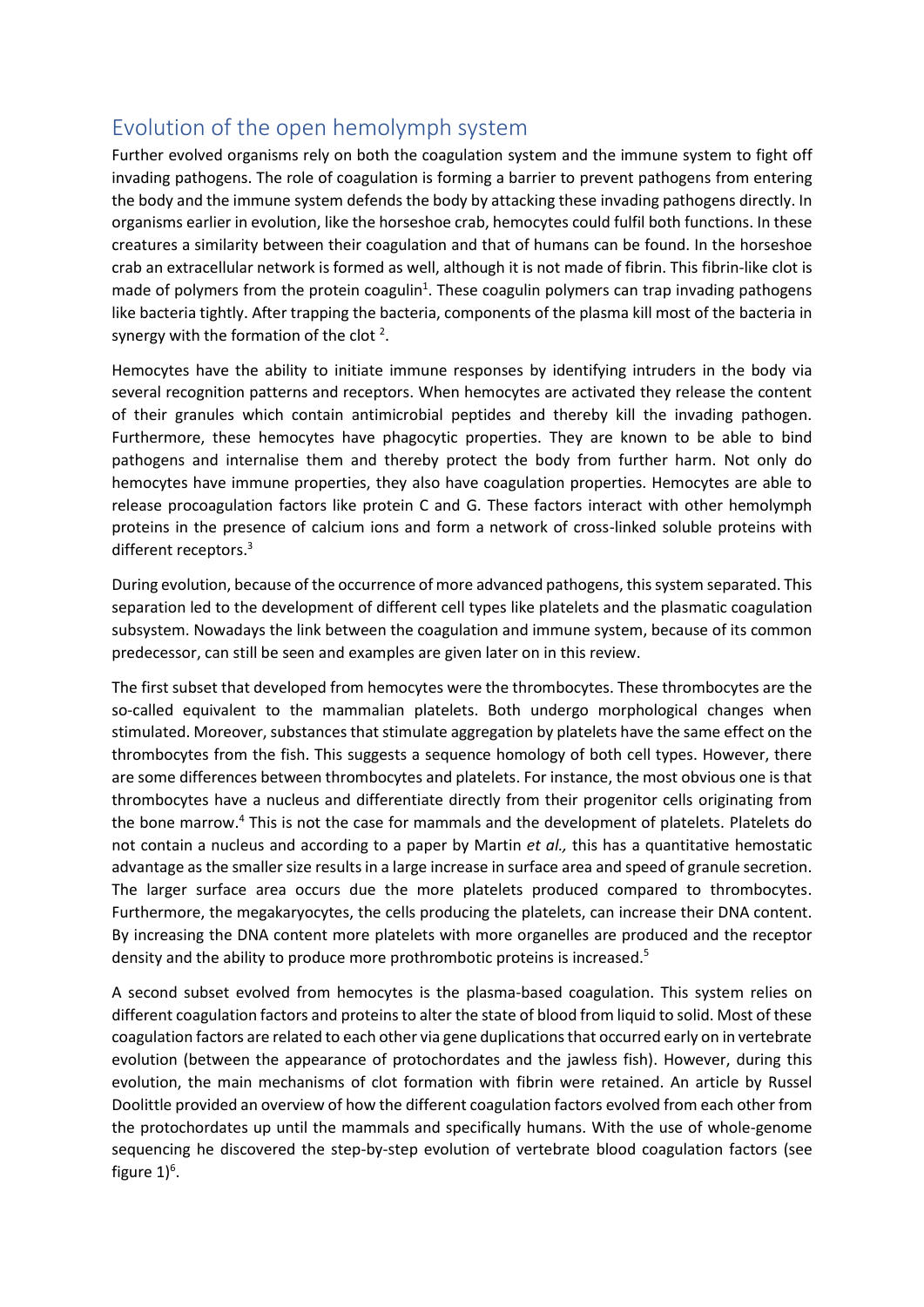

*Figure 1: Time line phylogeny for appearances and or disappearances of different clotting factors in evolution. Adapted from Doolittle et al., (2009) 6*

Interesting to elaborate on is the formation of thrombin. Thrombin has next to its procoagulant function, the ability to activate the immune system by cleaving of Interleukin 1 $\alpha$  (IL-1 $\alpha$ ). How this protein is able to do this could probably be explained by it evolution. Ponczek et al., described that in the amphioxus gene there is a protein located on scaffold 396 which has 42% homology with human thrombin. This shows the high conservation in the sequence for thrombin. Although, when back searched on *B.Floridae*, an amphioxus species, the did not find the specific regions needed for functional thrombin, they found an exon for an immunoglobulin-like (IG-like) domain between the hypothetic promotor and serine protease domain. This IG-like domain had hits up to 73% in other amphioxus domains as well. This IG like domain, although not researched, could be the reason thrombin later on in evolution has its immunological properties, as its consist partially of immunogenic genes.<sup>7</sup>

#### <span id="page-5-0"></span>Contact activation

Lastly, an important part of the coagulation system we know today is the contact activation. Contact activation in humans is the recognition of artificial substances by factor XII which thereby activates factor XI and induces blood coagulation. Factor XII is part of the Kallikrein-Kinin system (KKS) and together with prekallikrein (PK) and high-molecularweight kininogen (KH), factor XII is able to activate factor XI.

Today, contact activation is not as necessary anymore as it seems. Patients do not show bleeding tendencies while lacking factor XII<sup>8</sup>. This is possible due to the fact that during evolution factor XI could be activated by thrombin as well and thereby making factor XII somewhat unnecessary. Factor XII does,



*Figure 2: cladogram of vertebrate evolution. From the lower left the evolution up until the placenta and cetaceans is shown. At some of the dividers in this cladogram parts of the coagulation system is written down, which is thought to be obtained at that timepoint in evolution. First the vitamin K-dependent Thrombin Generation system came into light, with later on also the Kallikrein-Kinin system. Only from mammals factor XI arises and slowly makes the Kallikrein-Kinin System less necessary. 9*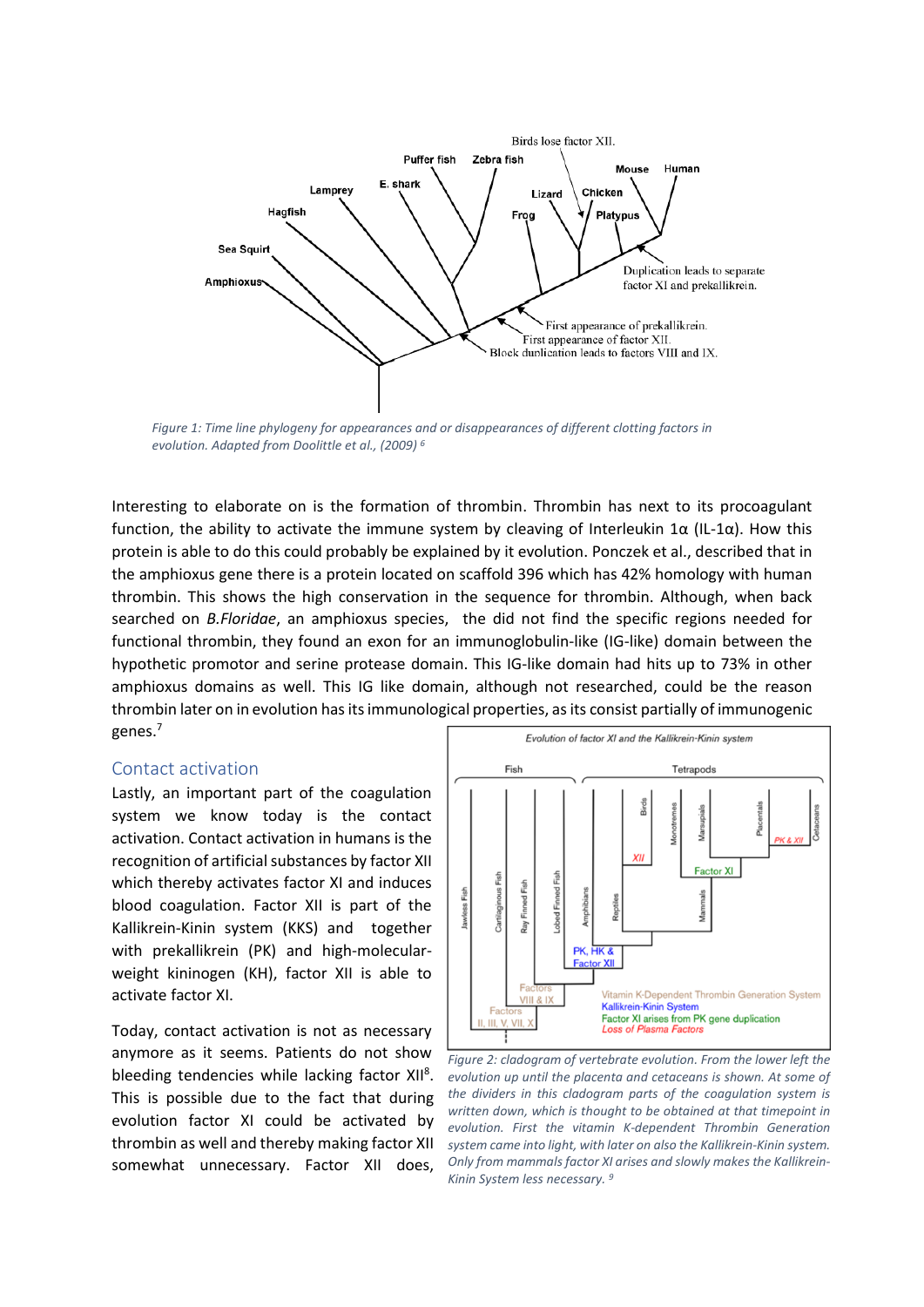however, play an important role in the immune system by activating the complement system. Research by Ponczek et al*.,* shows that the KKS can be traced back to lobe-finned fish, which are the ancestors of all land vertebrates. Factor XI only originated after duplication of the PK gene in the early mammalian stage. The activation of Factor XI by thrombin came even later, namely during placental mammals (see figure 2).<sup>9</sup>

There are three distinct differences between PK and factor XI. First of all, factor XI is a homodimer while PK is monomer. This of course could be expected, as factor XI is a duplicated form of PK. Second, factor XI is able to more efficiently activate factor IX than PK. Lastly, thrombin is able to activate factor IX but not PK. This is because for an efficient activation of factor IX, a specific factor IX binding exosite is required, which PK does not carry<sup>9</sup>.

#### <span id="page-6-0"></span>Immunothrombosis

The term immunothrombosis was first introduced in 2013 by Bernd Engelmann and Steffen Massberg in a paper where they wrote about the effect of thrombi on the innate immune system. They suggest that it serves multiple physiological functions. One of them, as described before, is the capturing and isolation of pathogens circulating in the blood and thereby limiting the dissemination.<sup>10</sup> In an earlier

study in 2010 they showed that thrombus formation prevented tissue invasion in the micro vessels. In wild type and neutrophil elastase and cathepsin G deficient (Elane<sup>-/-</sup>;Ctsg<sup>-/-</sup>) mice, they discovered that more *E.coli* was present in the perivascular tissue in the liver in the Elane-/- ;Ctsg<sup>-/-</sup> mice than in the wildtype, suggesting that the formation of thrombi leads to less tissue invasion (see figure 3). Moreover they showed that this difference in extravasation is not restricted to the liver but can even be seen in the spleen and lungs. 11

A third function is that the vasculature favours pathogen



formation of thrombi in the micro *the wildtype. Adapted from Massberg et al., (2010) 11Figure 3: Number of bacteria in the vessel and in tissue and the ratio of tissue and vessel in wildtype and Elane--/-Ctsg-/- mice. On the left the number of bacteria are depicted for the wildtype and Elane--/-Ctsg-/- mice. With the prevalence of bacteria in the wildtype mice in the tissue is significantly lower than that in the vessel. In the Elane--/-Ctsg-/- mice the total number of bacteria is higher and the prevalence in the tissue is significantly higher than that in the vessel. On the right the ratio of the number of bacteria present in the tissue compared to the vessel is visualised. The ratio is significantly higher in the Elane<sup>-/-</sup>Ctsg<sup>-/-</sup> mice than that of* 

killing. For example by the generation of antimicrobial peptides during blood coagulation or its release by the endothelium and platelets.<sup>12</sup> The fourth function is the fibrin network accumulating in the micro vessels. This accumulation leads to the recruitment of more neutrophils, further increasing the immune response.

These four immunothrombotic functions explain what the effect of thrombi formation is on the innate immune system. However, immunothrombosis can also be described as the formation of thrombi due to an overreaction of the immune response. This is what can be seen with SARS-Cov-2 in the COVID-19 pandemic with one in three patients showing thrombotic events<sup>13</sup>. Patients with SARS-Cov-2 show mild thrombocytopenia, prolonged prothrombin time and increased fibrinogen and D-Dimer levels<sup>14</sup>. There are different ways this virus can induce an overreaction by the immune system ultimately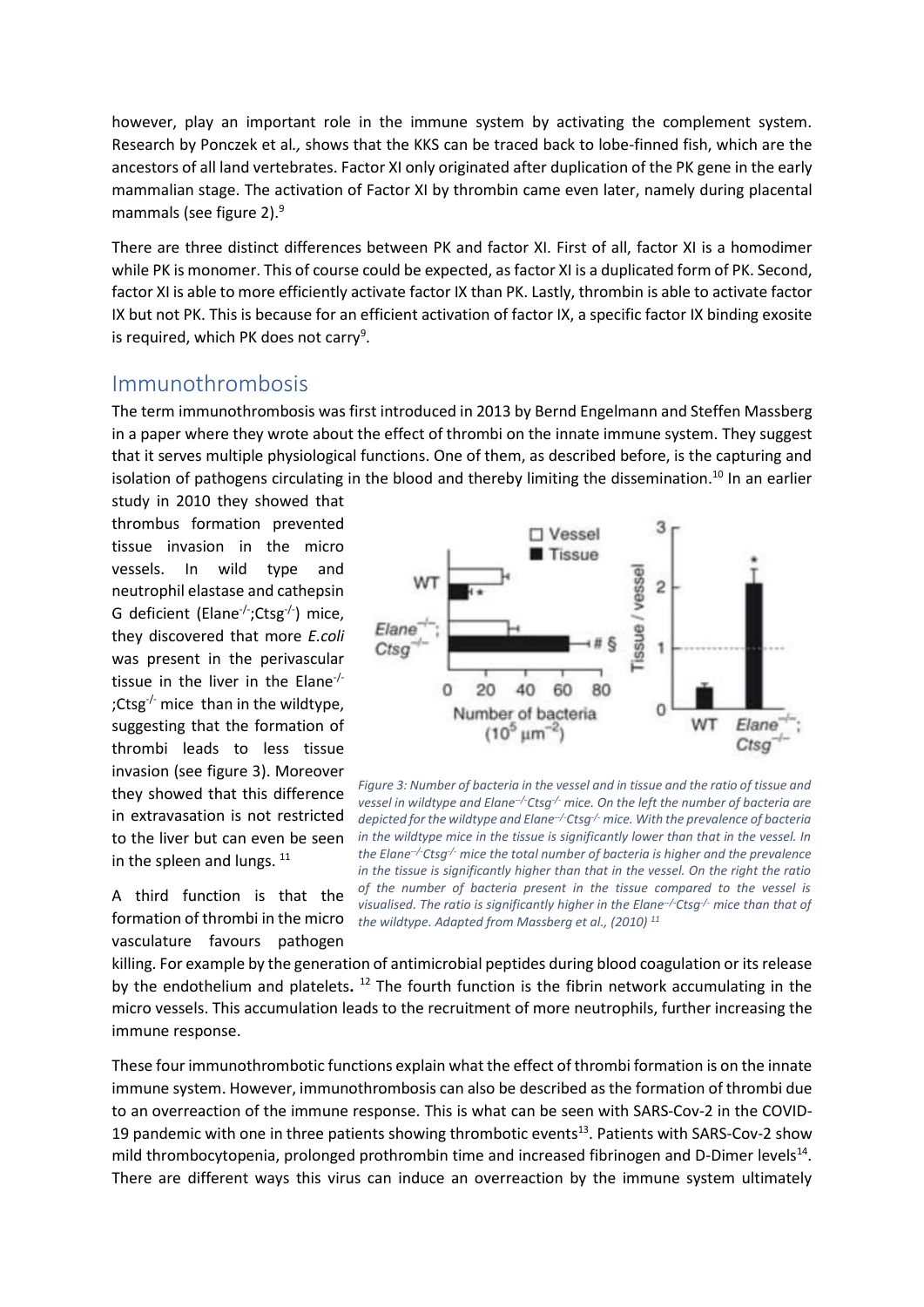leading to the formation of thrombi. One of them is due to inflammation. During inflammation as a result of SARS-Cov-2 infection, a cytokine storm with different cytokines like Interleukin-6 is released <sup>15</sup>. This cytokine storm leads to the upregulation of platelet production, activation and aggregation. Besides that, there are more prothrombotic proteins being expressed and even fibrinolysis is inhibited. Another way SARS-Cov-2 can induce thrombi is via the complement activation. The complement cascade leads to the formation of membrane attack complexes which lyse the cell. By lysing the cell microthrombi formation is initialised, increasing numbers of von Willebrand factor is produced and overall prothrombin activity is increased. Furthermore, a subunit in the complement system increases the levels of polyphosphates from platelets which results in the expression of TF  $^{14}$ .

Lastly, thrombotic events due to SARS-Cov-2 can also be acquired by the formation of Nuclear Extracellular Traps (NETs). The release of the chromatin from neutrophils and the ability of histones to activate platelets leads to the expression of TF and thereby blood coagulation. Additionally, elastase is able to cleave Tissue Factor Pathway Inhibitor, so there is no inhibition of TF.<sup>14</sup>

#### <span id="page-7-0"></span>**Neutrophils**

During evolution, multiple specialised blood cells serving as antigen specific adaptive immune cells were developed. The specialised cells, like neutrophils, now play an important part in the innate immune system.

For instance, the neutrophil can secrete serine proteases which can attack different microorganisms by degrading the cell wall. Furthermore, nucleosomes can, by activation via the platelets, be exteriorises and together with the secreted proteases can inhibit the function of Tissue Factor Pathway Inhibitor (TFPI) by degrading the protein. By degrading TFPI, it enhances thrombi formation, because it normally inhibits coagulation factor Xa<sup>16</sup>. The specific protease that accompanies the cleaving of TFPI is elastase. Not only do elastases hydrolyse proteins in the lysosomes of neutrophils resulting in their activation, they also degrade the extracellular matrix, are able to cleave different virulence factors from for example Salmonella and Yersinia Pestis (The Plague) and cleave TFPI as mentioned $^{17}$ .

The effect of degrading TFPI has been shown by Massberg et al., as well. They showed the coagulation on the basis of factor Xa formation levels with and without TFPI degradation by elastase (see figure 4). They found that the cleaving of native TFPI (nTFPI) resulted in the upregulation of blood coagulation <sup>11</sup>



*Figure 4: The factor Xa formation for native TFPI (nTFPI) and degraded TFPI by elastase (NE treated TFPI). The level of factor Xa after treatment with nTFPI showed a significant decrease in factor Xa formation, while NE-treatment didn't result in a significant decrease. The factor Xa levels after NE treated TFPI are almost the same as that of the control. Adapted from Massberg et al., (2010) 11*

Another import effect on the coagulation and immunothrombosis provided by neutrophils is the formation of Neutrophil Extracellular Traps (NETs). Neutrophils have different ways to attack different incoming pathogens. One of them, and maybe as a last resort is the use of NETs<sup>18</sup>. NET formation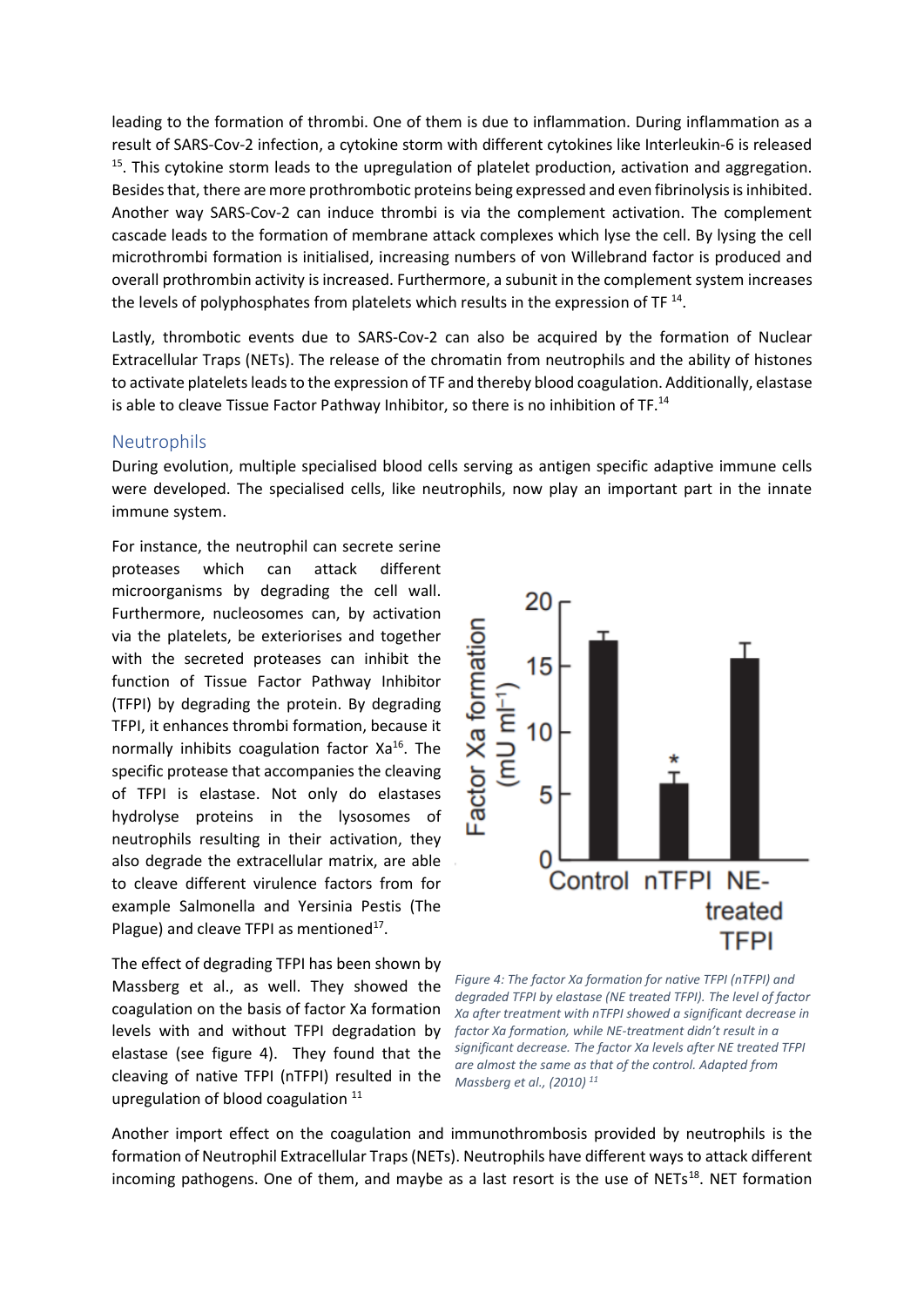means cell death for the neutrophil as the cells eject their DNA into the extracellular space after which the cell dies. This process is called NETosis. There is however a discussion if cell death is necessary as there apparently is a process called "vital NETosis", where the neutrophils retain their viability and natural effector functions like phagocytosis<sup>19</sup>. Because this is not yet fully researched, only suicidal NETosis is taken into account.

During NETosis the neutrophils undergo structural changes as the nuclear membrane slowly disaggregates into vesicles and the chromatin decondenses and fills the cells. Afterwards the cells contract until the cell membrane ruptures and its content is ejected out of the cell into the blood vasculature to form NETs<sup>18</sup>. So not only the DNA gets ejected out of the cells but also other proteins like elastase, which effect have been described above. DNA is highly negatively charged and thereby can bind strongly to a great deal of bacteria, both gram positive and negative, thereby promoting the killing of these microbes<sup>20</sup>. Interestingly, some pathogens developed different defence mechanisms against the trapping and killing by the neutrophils and its NETS.

Albeit that NET formation is used as a last resort of the neutrophils to obstruct and kill microbial pathogens, an uncontrolled or excessive formation of NET contributes to thrombotic events. In an article by Elizabeth Middleton it is hypothesized that NET formation by SARS-Cov-2 may indeed explain the prothrombotic presentation the infections leads to. They examined NET in three COVID-19 lung autopsies. Soluble and cellular factor levels, which trigger NET formation, were significantly higher. Moreover, the autopsies showed NET-containing microthrombi with neutrophil infiltration. <sup>21</sup>

#### <span id="page-8-0"></span>Platelets:

Platelets are an essential part in the formation of blood clots as they help to maintain primary hemostasis. Normally, during injury platelets can be activated after binding to Von Willebrand factor via GP1b-α, which results in the release of their granule content. This content leads to the activation of more platelets. Moreover, integrin αIIbβ3 is activated which leads to the binding to fibrinogen and aggregation of the platelets. This aggregation results in the formation of the hemostatic plug.<sup>22</sup>

What is interesting is that the platelet can be seen as an immune cell. An example of its functioning as an immune cell is its response to an influenza infection. A study by Gerard Jansen describes the clearing of the influence virus in the body. What normally could be expected from a viral infection is that the immune system gets activated and the infected cells plus the viral particles in the blood get eliminated.<sup>23</sup> Intriguingly, this is not the case for influenza. A common complication related to influenza infection is thrombocytopenia<sup>24</sup>. This already hints to a certain meddling of blood cells in the immune reaction. During an Influenza infection an increased clearance of platelets is observed. The study by Gerard Jansen described the process of how this occurs. Platelets express different types of sialo-glycans on their membrane to which different subtypes of the influenza virus can bind and afterwards enter the platelet. In the platelets, the expression of neuraminidase by the virus induces the removal of sialic acids from the membrane. The removal of the sialic acids from the platelet membrane leads to hepatic recognition and clearance (see figure 6). So the infection by the virus provokes the clearance of more platelets and removal of viral particles<sup>24</sup>. Furthermore, the lungs are a major site for platelets production and upon infection with Influenza, platelets show a platelet activation marker on their membrane indication the activation of the platelets. Platelet activation results in the release of its granules. Those granules contain proteins and cytokines which recruit other immune cells, but also create a possible cytokine storm related to increase of the disease phenotype<sup>24</sup>.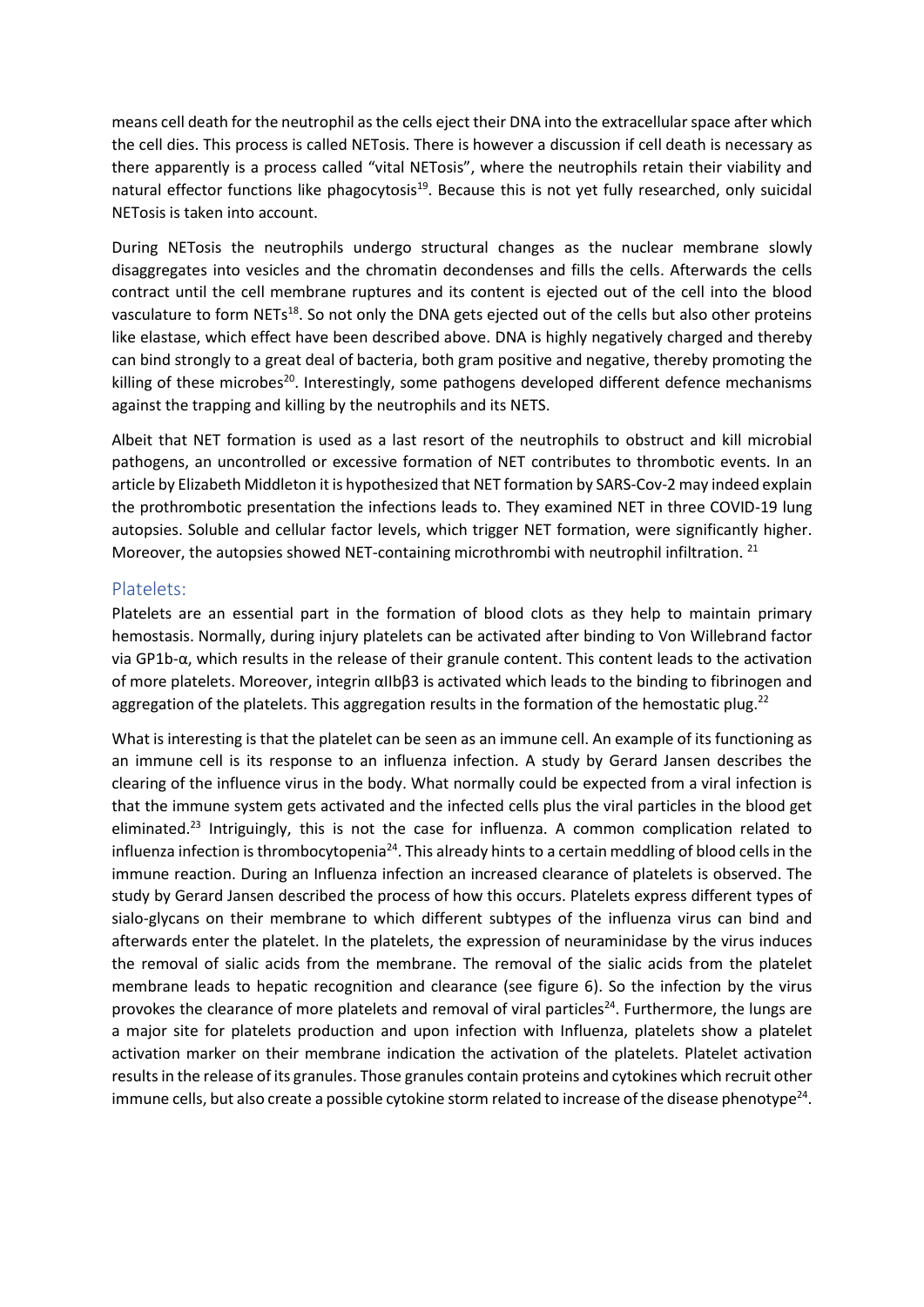

Figure 5: Overview of the platelet directed clearance of influenza. 1. The virus particles enter the bloodstream. 2. The virus particles bind to sialo-glycans. 3. During the internalization by the platelet, neuraminidase on the outer layer of the viral particle cleaves sialic acids form the glycans. 4. Liver recognises platelets without sialic acids on their glycan structure and clears them.

Not only do the platelets play as an immune cells themself in certain situations. They are also capable of activating the immune system. This is due their granule content which contain different inflammatory molecules. Furthermore, they express different Toll-like-receptors (TLR) on their membrane. These TLR's even recognise different various isoforms of lipopolysaccharide (LPS) resulting in the release of different cytokine profiles from the granules<sup>25</sup>. Because the platelet provides direct effector functions during infection these cells can therefore even be regarded as effector cells in the innate immune response.<sup>26</sup>

Regarding immunothrombosis, the platelets induce NETosis. Platelet activation via TLR-4 induces platelet binding to neutrophils and thereby activation of NETosis<sup>27</sup>. Furthermore the platelets release different cytokines which influence NET formation and even other integrins on the surface of the platelets can bind to the neutrophil influencing NETosis<sup>28</sup>.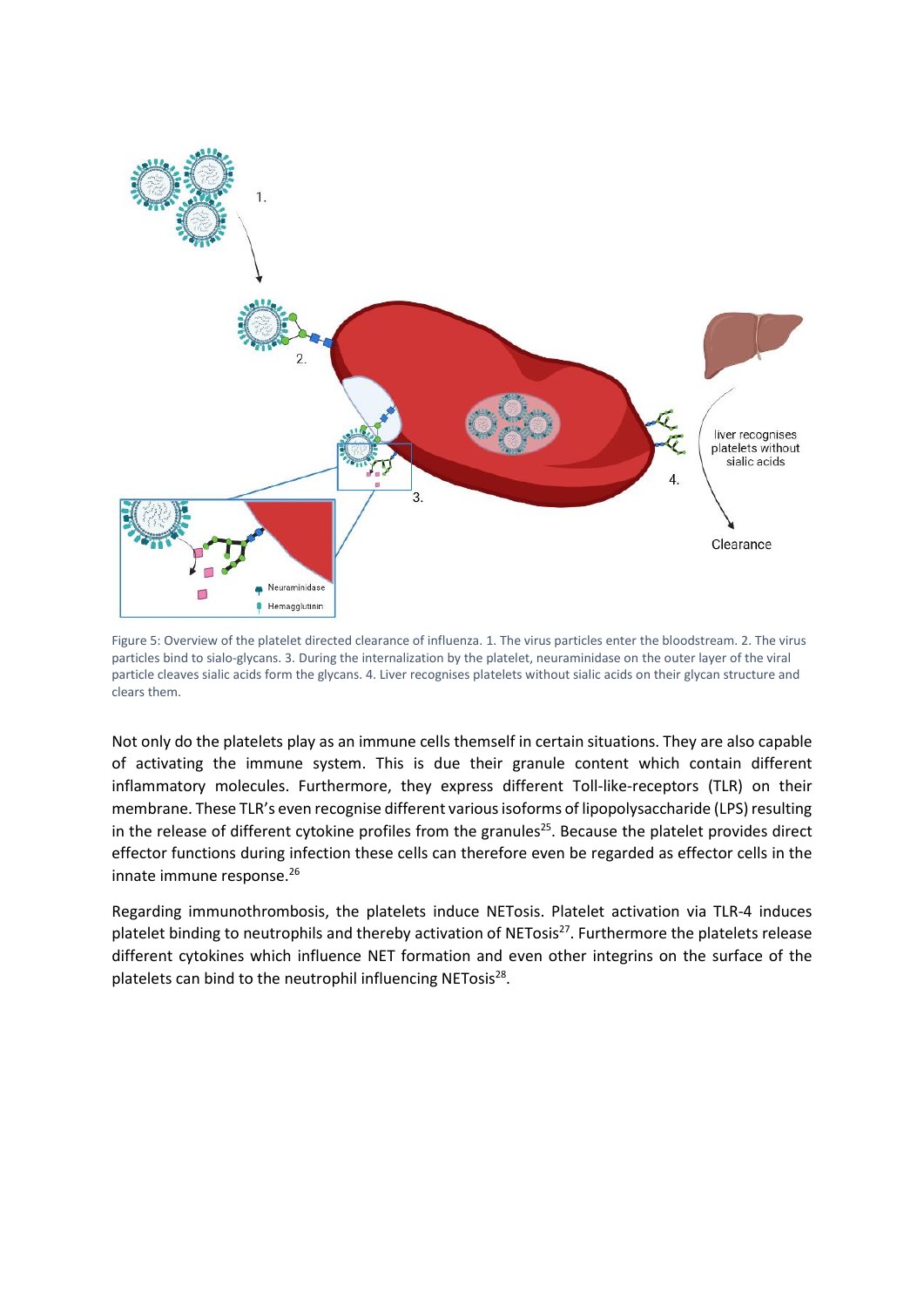### <span id="page-10-0"></span>Defence mechanism immunothrombosis

#### <span id="page-10-1"></span>Evading Neutrophil activity (NETs)

The human body has developed substantially over time and is able to tackle different types of pathogens. However, the pathogens also developed and gained ways to circumvent the host immune system. Some bacteria "ignore" the effect of the neutrophils. For example, the well-known bacterium Streptococcus Pneumiae, is an example of such bacteria. Streptococcus degradesthe DNA of the NETs. Other pathogens like Staphylococcus Aureus and Mycobacterium Tuberculosis are able to degrade DNA as well. 29

Streptococci degrade the DNA with different proteins. One of those is TatD, which is located on the bacterial extracellular vesicles. With an experiment by Jhelum et al, they showed the effect of TatD on the NET degradation and thereby the virulent effect of Streptococcus Pneumoniae. Both in the secretome and extracellular vesicles, a significant decrease in NET degradation was observed in mutant bacterial strains (see figure 6)<sup>29</sup> Moreover, S. Pneumoniae also expresses antimicrobial proteins on their cell wall called endonuclease A NETs, but it has limited access to it. Due to the association with the cell wall, this protein *Jhelum et al., (2018) 29*can only degrade the DNA that



(EndA). EndA is able to degrade *mutated bacterium strains (D39-delta-tatD). Furthermore, as a positive control the Figure 6: The effect of TatD on NET degradation in mice. In the figures of the secretome and EV, a significant decrease in the total NET degradation was found in effect of TatD was checked with a random recombinant protein of the Streptococcus (rSP\_0149). rTatD has a significant higher NET degradation percentage than rSP\_0149 has, meaning TatD itself has effect on the NET degradation. Adapted from* 

are in proximity. The same sort of experiment for EndA was executed and the outcome looked like the results they got for TatD, however the extent of NET degradation was lower. A deficiency in TatD leads to quite the amount less degradation of NETs than a deficiency in EndA $^{29,30}$ .

On a side note, another interesting streptococcus called Streptococcus Pyogenes can avoid being caught in a blood clot as well. This streptococcus produces streptokinase which induces the activation of plasmin. The activation of plasmin leads to the upregulation of fibrinolysis. <sup>31</sup> Notably, streptokinase is already used as treatment for thrombosis. It is normally directly used after a heart attack<sup>32</sup>.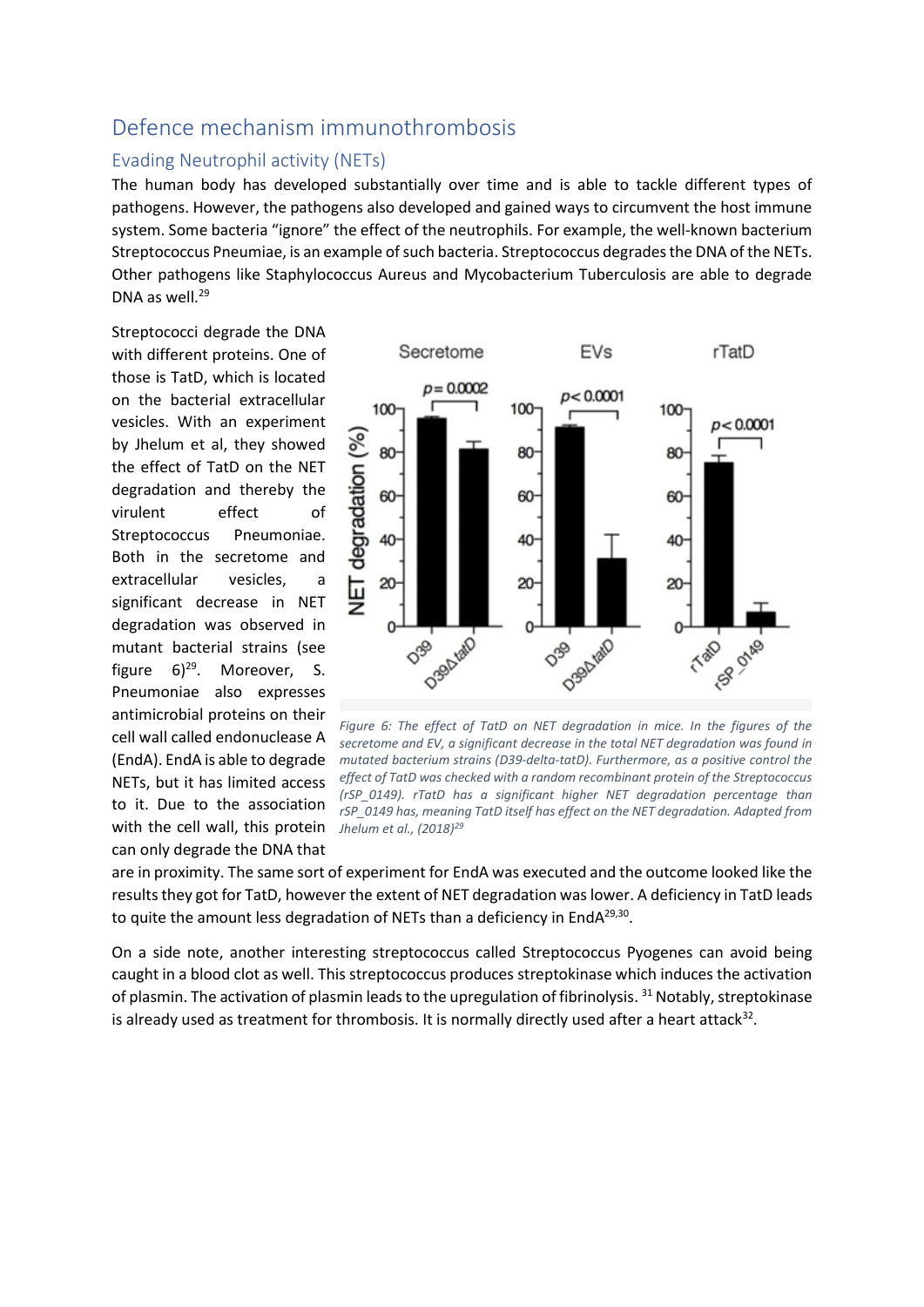### <span id="page-11-0"></span>The link between coagulation and the immune system

In older organisms a combined coagulation and immune system can be found. As previously mentioned the horseshoe crab for example has an open hemolymph circulatory system, which can function as a blood coagulator and immune response. These systems were linked and acted directly. Today, in more advanced mammals, some links can still be observed, but they act slower and indirect.

Where coagulation acts immediately with the activation of a protease cascade resulting in the clotting of blood, the innate immune system is slower, because it requires the recognition of pathogen related particles, such as Interleukin-1 (IL-1) to direct the inflammation and also recruitment of the adaptive immune system. IL-1 also can be found in certain marine invertebrates. The release of IL-1 leads to an increased inflammatory response via vasodilation, leukocyte recruitment. Because of its proinflammatory effect, it is tightly regulated. Common diseases due to dysregulation are atherosclerosis and rheumatoid arthritis. The link with the coagulation cascade and IL-1 is that IL-1α (part of the IL-1 family) can be activated by the cleaving of thrombin at a highly conserved site. This activation of the immune system, because of the cleaving in a highly conserved region by thrombin, suggests its importance and a possible conserved system but with different proteins.

#### <span id="page-11-1"></span>Contact activation.

The contact activation played an important role during evolution and the coagulation cascade, by both functioning as an procoagulant and inflammatory response. While its functioning in the blood coagulation is minimal today as patients with a factor XII deficiency do not have bleeding tendencies, it still plays an important part in the activation of the immune response. It did play an important role in coagulation before placental mammalians where factor XI was not developed yet. In humans the link between the coagulation system and the immune system maybe even disappears during evolution contact activation wise.

#### <span id="page-11-2"></span>Complement system

A distinct link between the two systems is the complement system. Its main component is the protein C3. When activated, C3 is able to activate three different pathways which lead to opsonisation, cleaving and induction of inflammatory proteins<sup>33</sup>. Interestingly this is system can be both activated by the immune system and the blood coagulation system. During evolution this system changed it location from intracellular to intravascular gradually<sup>34</sup>. Traces of an active complement system were found in the horseshoe crab as well where a functional homolog of C3 and complement mediated killing of bacteria via phagocytosis by hemocytes were observed<sup>35</sup>. Furthermore there is a high degree of homology found among this horseshoe crab clotting factor C, certain complement system factors, but also the vitamin-k-dependent clotting factors<sup>36</sup>. Both hemocytes and the complement system differentiated over time, but the complement system is still able to activate the systems. C3 plays a crucial role in this activation. Thrombin, different coagulation factors and also plasmin are able to cleave C3 and thereby activate an immune response<sup>37</sup>. Serine proteases from both systems can also have substrates from the other pathway, which leads to the activation of both systems during, for example, trauma<sup>38,39</sup>. Furthermore, complement system products are known to activate platelets and thereby induce coagulation<sup>40</sup>.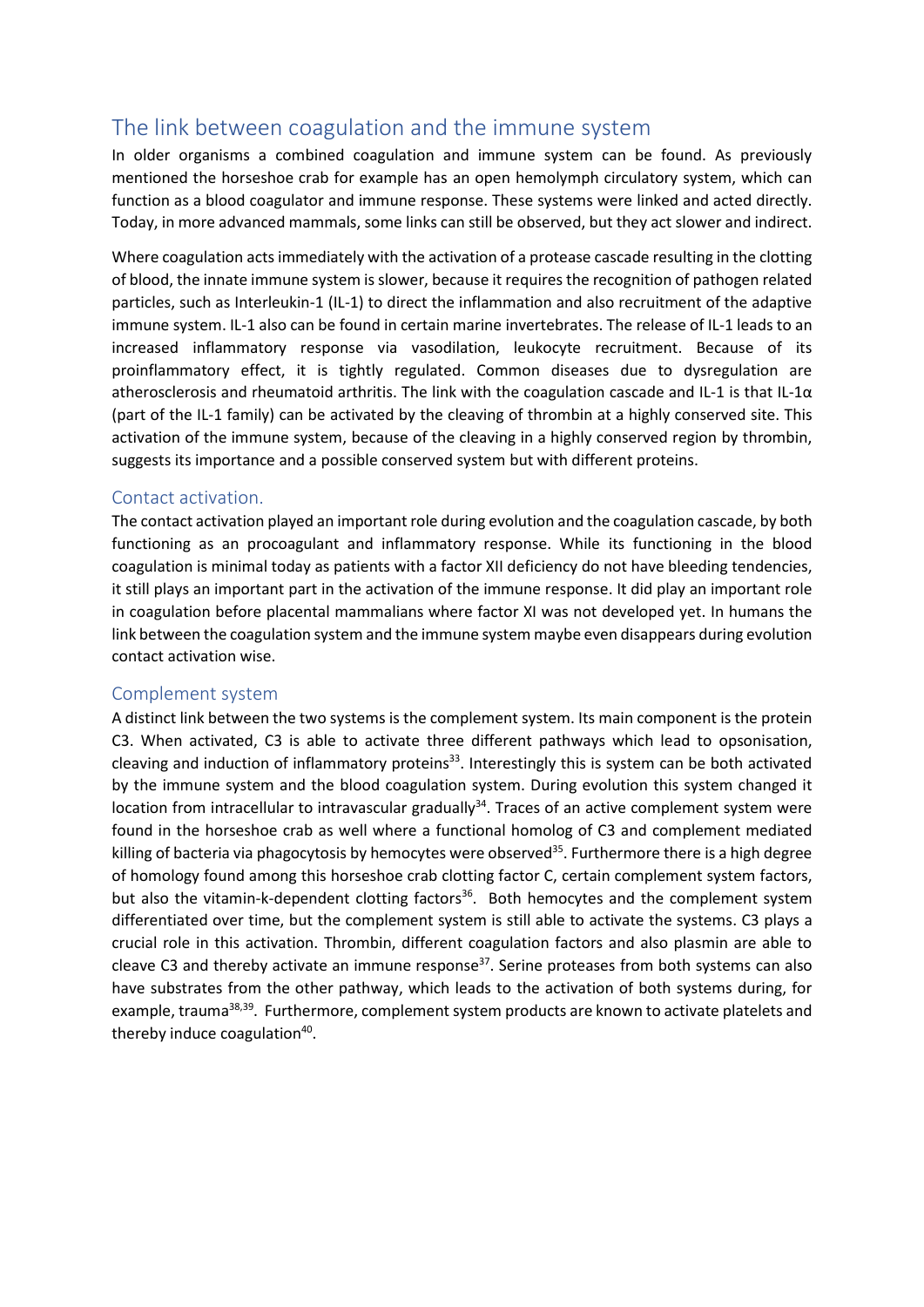### <span id="page-12-0"></span>**Discussion**

During evolution from invertebrates to higher vertebrates the hemolymph system has developed into a more difficult system or even two 'separate' systems. The hemocytes, the coagulation and immune response regulators in lower organisms, evolved over time and eventually formed platelets. From the hemocytes also plasma based coagulation was developed . Different new blood clotting factors were made, mostly via gene duplications. Despite these new blood factors, the main mechanism remained being the formation of clots via fibrin. Fibrin is formed by cleaving of fibrinogen by thrombin. Thrombin is developed later on during evolution.

Scientists have tried to make a clear distinction between the immune system and the coagulation system, but they were not able to. This is because these systems, although developed, are still linked to each other. An important player in this is the platelet. The platelets, as described, regulate both the immune system and the coagulation. Although its main function can be seen as initiating coagulation due to tissue damage, it kept a broad repertoire of immune system regulators. Platelets even have the ability to clear certain pathogens as can be seen with Influenza.

The development of the hemocytes into the advanced regulatory blood coagulation and immune system has led to the ability to kill off most of the invading pathogens. However, in some diseases, interplay between the two systems can also lead to complications called immunothrombosis. The immune response of the body against invading pathogens results in the formation of thrombi. This can be seen during a SARS-Cov-2 infection. After infection with this virus, a cytokine storm is generated. This leads to the upregulation of platelet production, activation and aggregation. Furthermore, other prothrombotic events like inhibiting fibrinolysis, expression of more prothrombotic proteins, stimulation of NET release by neutrophils and activation of the complement system are occurring at the same time. These factors lead to one third of the people infected by SARS-Cov-2 experiencing thrombotic events. Even the vaccine, the preventive treatment for this disease showed that thrombotic events may occur although with lower prevalence. This shows the importance of understanding the complete blood coagulation and immune system as a whole.

Not only SARS-Cov-2 shows prothrombotic events after infection, also other viruses or bacteria can induce an overreacting immune response leading to immunothrombosis. It can be described as the human body overreacting in certain situations, leading to other systems to react as well. A main question was if the evolution of immunothrombosis is still doing its job as it did previously in earlier organisms by helping the clearance of pathogens. It can be seen that the thrombi formation does not quite help the body with protection against the disease but even worsens the severity of the illness by the infection. The function of forming thrombi in cooperation with the immune defence to prevent dissemination for example is still functional and does help, but the extent to which it helps nowadays is debatable. Furthermore, there are pathogens that are able to circumvent the blood clot formation. For example the Staphylococcus Pyogenes upregulates plasmin activation and thereby fibrinolysis. With this infection, blood coagulation is halted and the infection can spread. A positive side for this particular infection is that the protein responsible for this evasion of the blood coagulation, streptokinase, is already used as a medicine in patients suffering from a stroke. It can even possibly be used as a preventive medicine for certain infections capable of inducing immunothrombosis, but that would depend on the pathogen as there additional possible infection improving capabilities, when dissemination is not inhibited.

The way the hemocytes evolved into the blood coagulation system and the immune system and the findings described in this review suggest that immunothrombosis mainly has a negative effect on most humans. Furthermore via research we learned that there are also multiple pathogens that use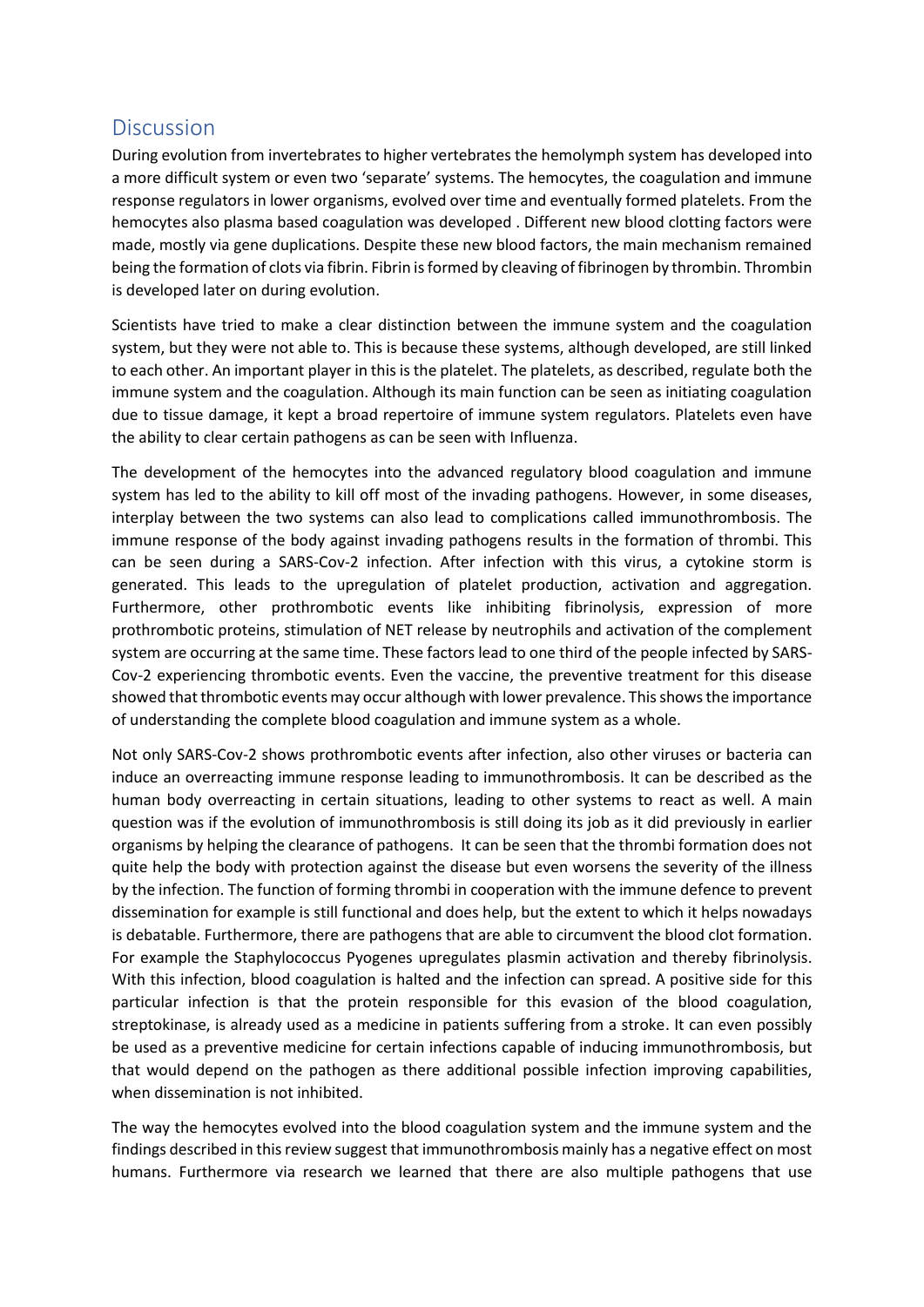immunothrombosis as a way to protect itself against the immune system. This would mean that immunothrombosis has indeed changed from anti-pathogen to anti-human. However, what needs to be thought about is that in articles and research conducted we mostly see the negative sides of biological systems. Evolution, nonetheless, works in a way as described by Charles Darwin as "Survival of the fittest". Somehow the evolution of our blood and immune system made the human body more adapt to the environment then and also now. The incidence in which most immunothrombotic events occur after infection are often not high. It is still important to do research on these few extreme situations, but we have to remember that the human body is constantly under threat by pathogens that try to infiltrate the body. So it is important to keep in mind that this evolved coagulation and immune system do indeed function well, and that it is not right to write off immunothrombosis as an unnecessary and dangerous remnant of evolution.

<span id="page-13-0"></span>All in all, Immunothrombosis can be seen as a possible death-inducing product of evolution. However that is what we see when we look at the many articles describing situations where immunothrombosis leads to complications. However, immunothrombosis, has prevailed during evolution which also indicates in physiological usefulness instead of its pathophysiological properties. Understanding the function of both the blood coagulation and immune system, but more importantly these two systems combined, could help develop different treatment strategies for treating the pathophysiological properties of immunothrombosis. This is the case because it is almost impossible to neglect one of the two systems in finding possible treatments. Looking back in evolution helps understand where these links between the two systems come from. Pathogens have evolved and will continue to do so over time and vertebrates usually will do the same to overcome these new forms of pathogens. More research about the link between the coagulation system and the immune system could lead to possible therapies for immunothrombotic events, like during the SARS-Cov-2 infection.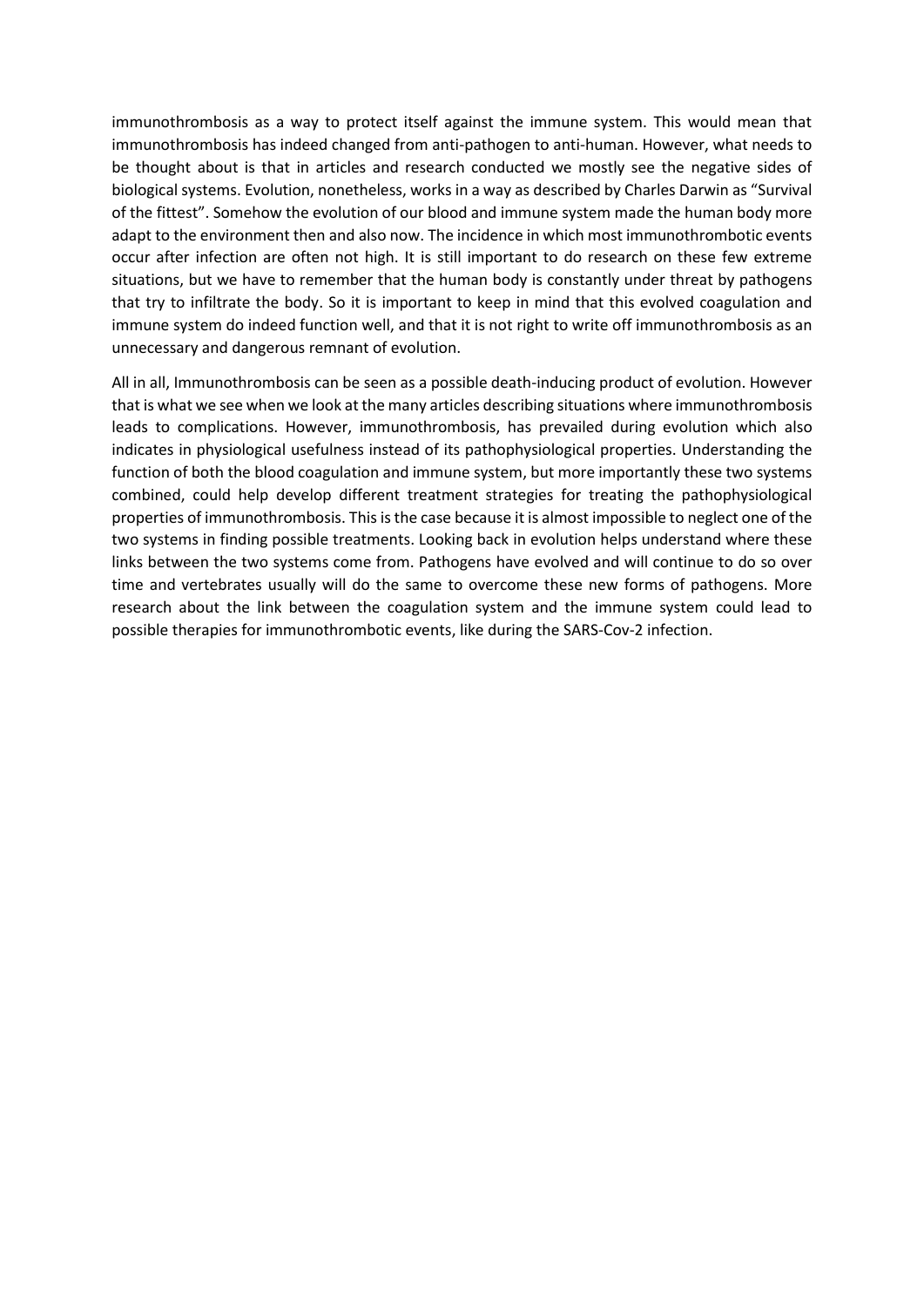### References

- 1. Kawasaki H, Nose T, Muta T, Iwanaga S, Shimohigashi Y, Kawabata SI. Head-to-Tail Polymerization of Coagulin, a Clottable Protein of the Horseshoe Crab. *J Biol Chem*. 2000;275(45):35297-35301. doi:10.1074/JBC.M006856200
- 2. Isakova V, Armstrong PB. Imprisonment in a Death-Row Cell: The Fates of Microbes Entrapped in the Limulus Blood Clot. *https://doi.org/102307/1543253*. 2016;205(2):203-204. doi:10.2307/1543253
- 3. Arneth B. Coevolution of the coagulation and immune systems. *Inflamm Res*. 2019;68(2):117- 123. doi:10.1007/S00011-018-01210-Y/TABLES/1
- 4. Saeed SA, Urfy MZS, Khimani FWA, Saeed SO. From Evolution of Platelets to Their Role in Heart Attacks. *J Med Sci*. 2003;4(1):47-51. doi:10.3923/JMS.2004.47.51
- 5. Martin JF, Wagner GP. The origin of platelets enabled the evolution of eutherian placentation. *Biol Lett*. 2019;15(7). doi:10.1098/RSBL.2019.0374
- 6. Doolittle RF. Step-by-step evolution of vertebrate blood coagulation. *Cold Spring Harb Symp Quant Biol*. 2009;74:35-40. doi:10.1101/SQB.2009.74.001
- 7. Ponczek MB, Bijak MZ, Nowak PZ. Evolution of thrombin and other hemostatic proteases by survey of protochordate, hemichordate, and echinoderm genomes. *J Mol Evol*. 2012;74(5- 6):319-331. doi:10.1007/S00239-012-9509-0/TABLES/4
- 8. Escobar MA. Less Common Congenital Disorders of Hemostasis. *Consult Hemost Thromb*. Published online 2019:59-79. doi:10.1016/B978-0-323-46202-0.00004-2
- 9. Ponczek MB, Shamanaev A, LaPlace A, et al. The evolution of factor XI and the kallikrein-kinin system. *Blood Adv*. 2020;4(24):6135-6147. doi:10.1182/BLOODADVANCES.2020002456
- 10. Engelmann B, Massberg S. Thrombosis as an intravascular effector of innate immunity. *Nat Rev Immunol*. 2013;13(1):34-45. doi:10.1038/NRI3345
- 11. Massberg S, Grahl L, Von Bruehl ML, et al. Reciprocal coupling of coagulation and innate immunity via neutrophil serine proteases. *Nat Med 2010 168*. 2010;16(8):887-896. doi:10.1038/nm.2184
- 12. Berends ETM, Kuipers A, Ravesloot MM, Urbanus RT, Rooijakkers SHM. Bacteria under stress by complement and coagulation. *FEMS Microbiol Rev*. 2014;38(6):1146-1171. doi:10.1111/1574-6976.12080
- 13. Klok FA, Kruip MJHA, van der Meer NJM, et al. Incidence of thrombotic complications in critically ill ICU patients with COVID-19. *Thromb Res*. 2020;191:145-147. doi:10.1016/J.THROMRES.2020.04.013
- 14. Loo J, Spittle DA, Newnham M. COVID-19, immunothrombosis and venous thromboembolism: biological mechanisms. *Thorax*. 2021;76(4):412-420. doi:10.1136/THORAXJNL-2020-216243
- 15. Hojyo S, Uchida M, Tanaka K, et al. How COVID-19 induces cytokine storm with high mortality. *Inflamm Regen*. 2020;40(1). doi:10.1186/S41232-020-00146-3
- 16. Tissue factor pathway inhibitor; its structure, function and clinical significance PubMed. Accessed December 15, 2021. https://pubmed.ncbi.nlm.nih.gov/9112630/
- 17. ELANE elastase, neutrophil expressed [Homo sapiens (human)] Gene NCBI. Accessed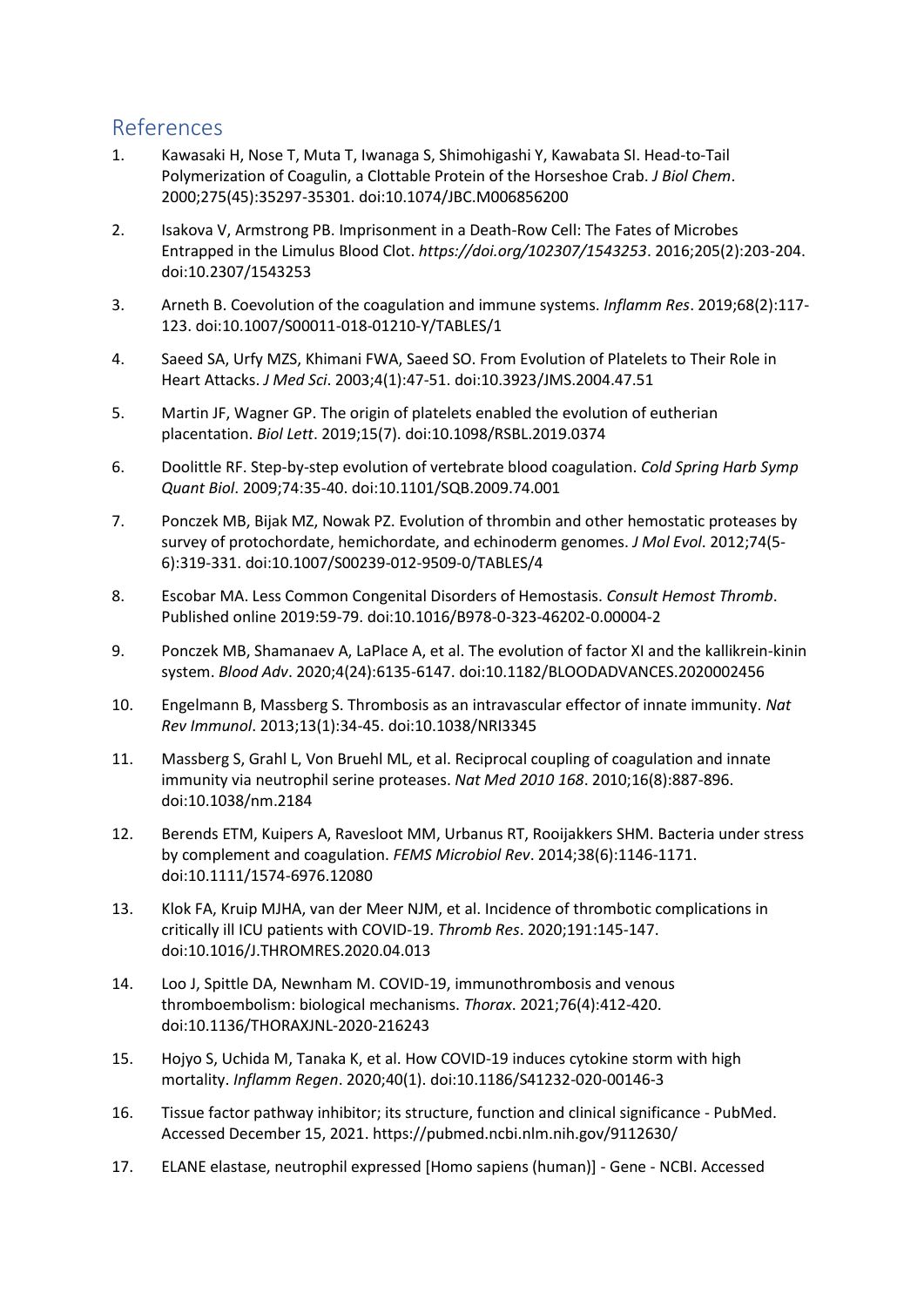December 15, 2021. https://www.ncbi.nlm.nih.gov/gene?Db=gene&Cmd=DetailsSearch&Term=1991

- 18. Brinkmann V, Zychlinsky A. Neutrophil extracellular traps: is immunity the second function of chromatin? *J Cell Biol*. 2012;198(5):773-783. doi:10.1083/JCB.201203170
- 19. Vorobjeva N V., Chernyak B V. NETosis: Molecular Mechanisms, Role in Physiology and Pathology. *Biochem 2020 8510*. 2020;85(10):1178-1190. doi:10.1134/S0006297920100065
- 20. Brinkmann V, Reichard U, Goosmann C, et al. Neutrophil Extracellular Traps Kill Bacteria. *Science (80- )*. 2004;303(5663):1532-1535. doi:10.1126/SCIENCE.1092385/SUPPL\_FILE/BRINKMANN.SOM.PDF
- 21. Middleton EA, He XY, Denorme F, et al. Neutrophil extracellular traps contribute to immunothrombosis in COVID-19 acute respiratory distress syndrome. *Blood*. 2020;136(10):1169-1179. doi:10.1182/BLOOD.2020007008
- 22. Holinstat M. Normal platelet function. *Cancer Metastasis Rev*. 2017;36(2):195. doi:10.1007/S10555-017-9677-X
- 23. Borrow P. Mechanisms of viral clearance and persistence. *J Viral Hepat*. 1997;4:16-24. doi:10.1111/J.1365-2893.1997.TB00176.X
- 24. Jansen AJG, Spaan T, Low HZ, et al. Influenza-induced thrombocytopenia is dependent on the subtype and sialoglycan receptor and increases with virus pathogenicity. *Blood Adv*. 2020;4(13):2967. doi:10.1182/BLOODADVANCES.2020001640
- 25. Berthet J, Damien P, Hamzeh-Cognasse H, et al. Human platelets can discriminate between various bacterial LPS isoforms via TLR4 signaling and differential cytokine secretion. *Clin Immunol*. 2012;145(3):189-200. doi:10.1016/J.CLIM.2012.09.004
- 26. Ali RA, Wuescher LM, Worth RG. Platelets: essential components of the immune system. *Curr Trends Immunol*. 2015;16:65. Accessed January 12, 2022. /pmc/articles/PMC5096834/
- 27. Clark SR, Ma AC, Tavener SA, et al. Platelet TLR4 activates neutrophil extracellular traps to ensnare bacteria in septic blood. *Nat Med 2007 134*. 2007;13(4):463-469. doi:10.1038/nm1565
- 28. Jin R, Yu S, Song Z, et al. Soluble CD40 Ligand Stimulates CD40-Dependent Activation of the β2 Integrin Mac-1 and Protein Kinase C Zeda (PKCζ) in Neutrophils: Implications for Neutrophil-Platelet Interactions and Neutrophil Oxidative Burst. *PLoS One*. 2013;8(6). doi:10.1371/JOURNAL.PONE.0064631
- 29. Jhelum H, Sori H, Sehgal D. A novel extracellular vesicle-associated endodeoxyribonuclease helps Streptococcus pneumoniae evade neutrophil extracellular traps and is required for full virulence. *Sci Reports 2018 81*. 2018;8(1):1-17. doi:10.1038/s41598-018-25865-z
- 30. Endonuclease A degrades chromosomal and plasmid DNA of Escherichia coli present in most preparations of single stranded DNA from phagemids - PubMed. Accessed December 17, 2021. https://pubmed.ncbi.nlm.nih.gov/1631242/
- 31. A K, TT A, P E. Streptokinase--the drug of choice for thrombolytic therapy. *J Thromb Thrombolysis*. 2007;23(1):9-23. doi:10.1007/S11239-006-9011-X
- 32. Zia MA. Streptokinase: An Efficient Enzyme in Cardiac Medicine. *Protein Pept Lett*. 2020;27(2):111-119. doi:10.2174/0929866526666191014150408
- 33. Trouw LA. Complement System. *Kelley Firestein's Textb Rheumatol*. Published online